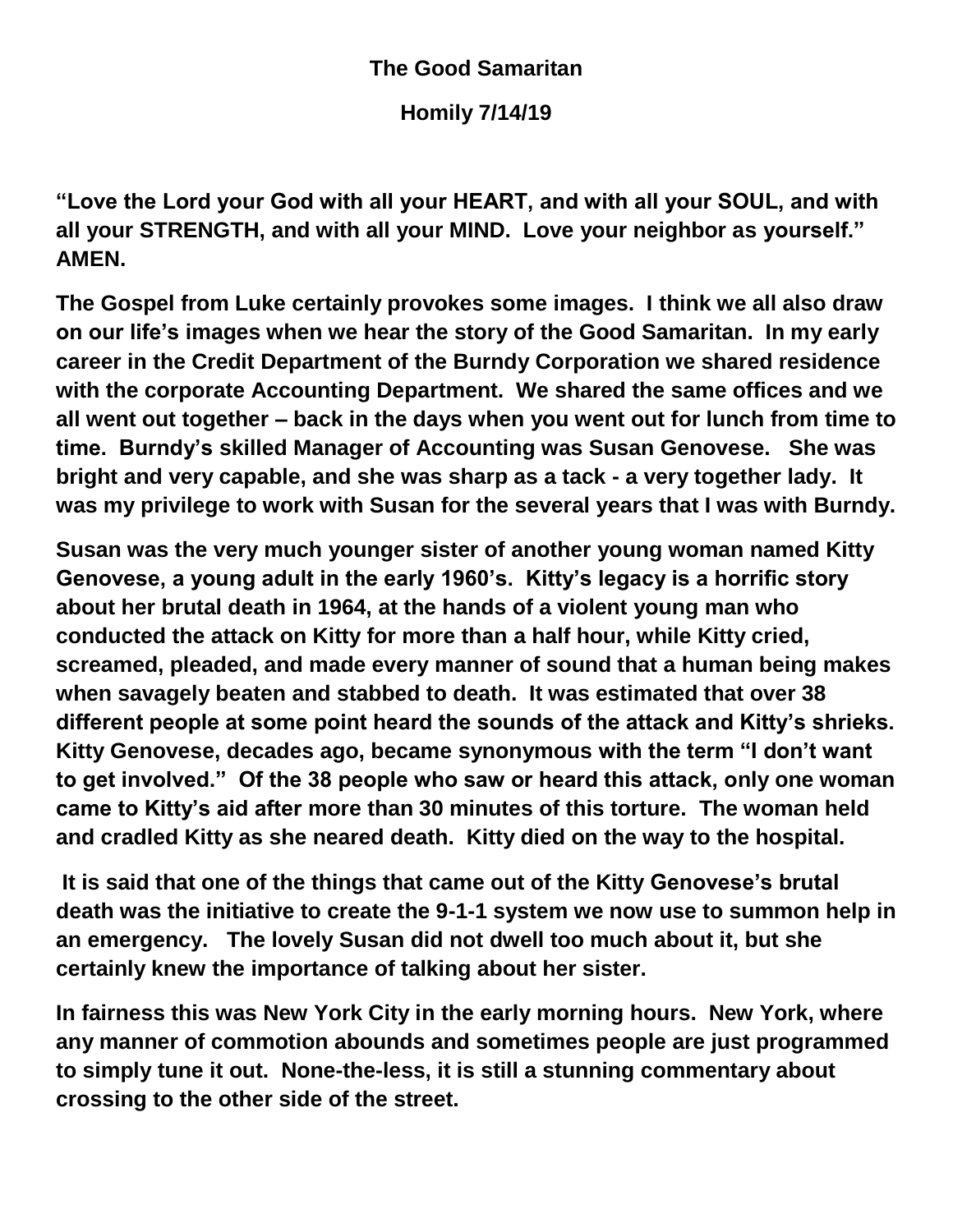**I have just spent the 4th of July celebrating the life of one of the most quietly remarkable members of our Community, Ky Anderson. For her entire life Cy resided – presided - over a property affectionately known as "Anderson Acres" – This a familiar way to name properties in New England that have been in the family for generations. A farm girl who did so much more in her life – Farming, Stable Owner, Equestrian, Nurse (the Kent Center School nurse for decades), Pilot, Teacher, Instructor, mentor, guide, coach, and neighbor. She was a Step Mother (which I think personally is one of the most challenging positions in the world – and probably better suited to a topic much more complex then neighbor).** 

**Don't misunderstand. Cy was irascible, direct, and sometimes opinionated. She never sugar-coated things. She always spoke her mind. And she was beloved.**

**The point is that even though Cy had these hugely important roles in life – to me she was all about theses incredible relationships she developed and nurtured over the course of a life that lasted just several years short of a century. Sometimes being a neighbor is immediate – sometimes it is momentary – and sometimes it is over a long time. Cy's civic contributions and generous contributions to the Land Trust are immortal.**

**My connection to Cy is about the relationships we shared – we were neighbors because of these mutual friendships. Cy's time on earth speaks to the time in which the community of us was a neighborhood. Everyone knew everybody – which is not to say that we were all necessarily good friends – friendship and neighborliness should not necessarily be confused. Both are good – neither mutually exclusive. We should all strive to be friends – we all must be good neighbors if things are to work out. It is a very high bar – but one that must be noticed. May we all have the privilege of neighborhood – may we all take the role of neighbor. We may not all reach the height of some of the Master Neighbors in our midst – but we can all make the attempt.** 

**Being a good neighbor is not gender based, it is not political, and it is not governed by a rule book the size of say… the Bible. It is the Golden Rule - the second of the Great Commandments "Love your neighbor as yourself." That's it – that's the entire neighbor rule book.**